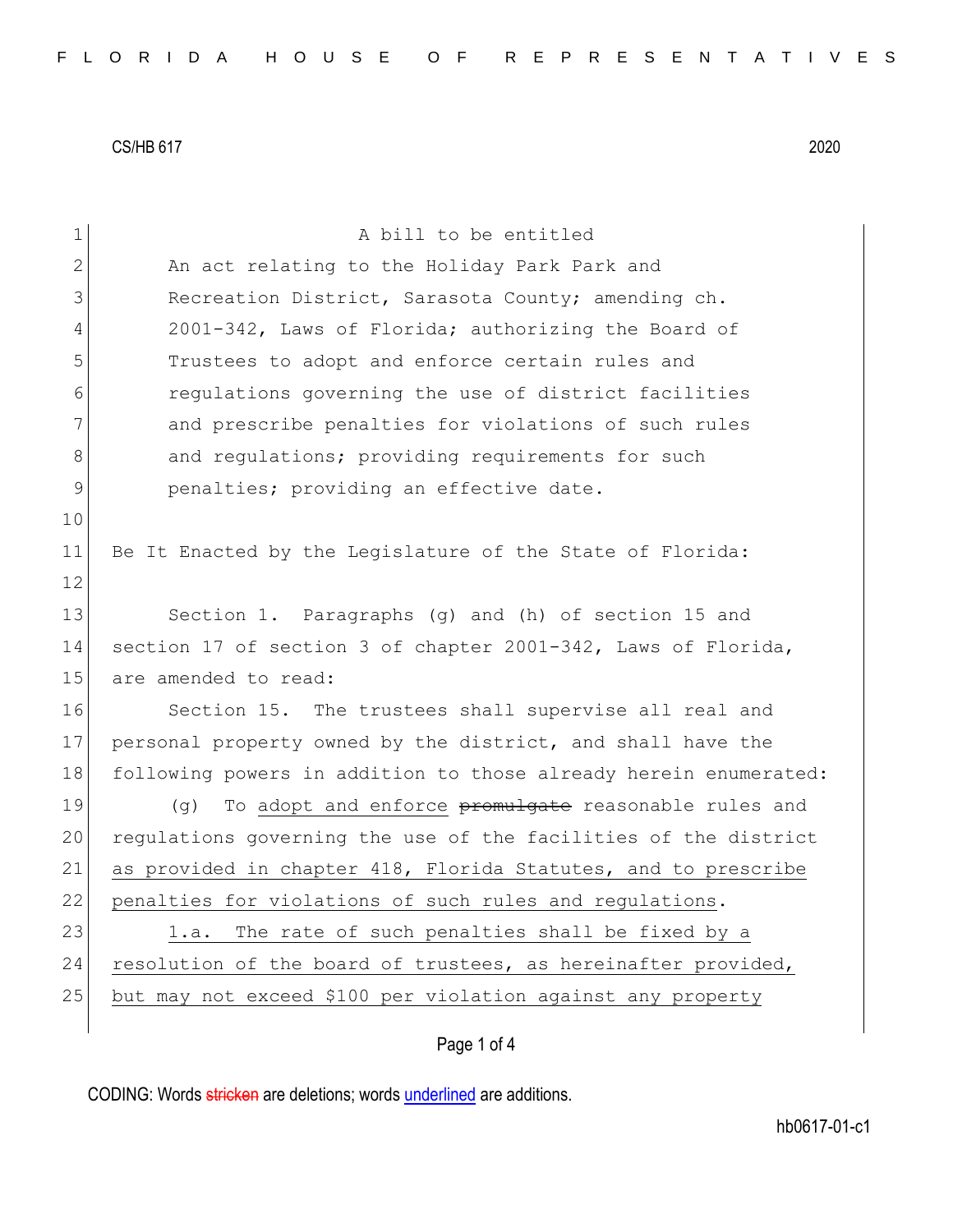| 26 | owner, or any authorized licensee or invitee of the property     |
|----|------------------------------------------------------------------|
| 27 | owner, for the failure of the property owner or its occupant,    |
| 28 | licensee, or invitee to comply with any provision of the rules   |
| 29 | and regulations of the district.                                 |
| 30 | b. A fine may be levied by the board for each day of a           |
| 31 | continuing violation, with a single notice and opportunity for   |
| 32 | hearing, not to exceed a cumulative total maximum of \$1,000.    |
| 33 | A fine may not become a lien against the property.<br>$\circ$ .  |
| 34 | 2.a. Penalties for the failure of the property owner or          |
| 35 | its occupant, licensee, or invitee to comply with any provision  |
| 36 | of the rules and regulations of the district may include         |
| 37 | suspension, for a reasonable period of time, of the right of the |
| 38 | property owner, or any authorized licensee or invitee of the     |
| 39 | property owner, to use common areas and facilities. A suspension |
| 40 | may not exceed 10 days per violation.                            |
| 41 | b. A suspension may not prohibit an owner or occupant of a       |
| 42 | property from having vehicular and pedestrian ingress to and     |
| 43 | egress from the property, including, but not limited to, the     |
| 44 | right to park a vehicle.                                         |
| 45 | This subparagraph does not apply to that portion of<br>$\circ$ . |
| 46 | common areas used to provide access or utility services to the   |
| 47 | property.                                                        |
| 48 | A fine or suspension levied by the board of trustees<br>3.a.     |
| 49 | may not be imposed unless the board first provides at least 14   |
| 50 | days' notice to the property owner and, if applicable, to any    |
|    |                                                                  |

# Page 2 of 4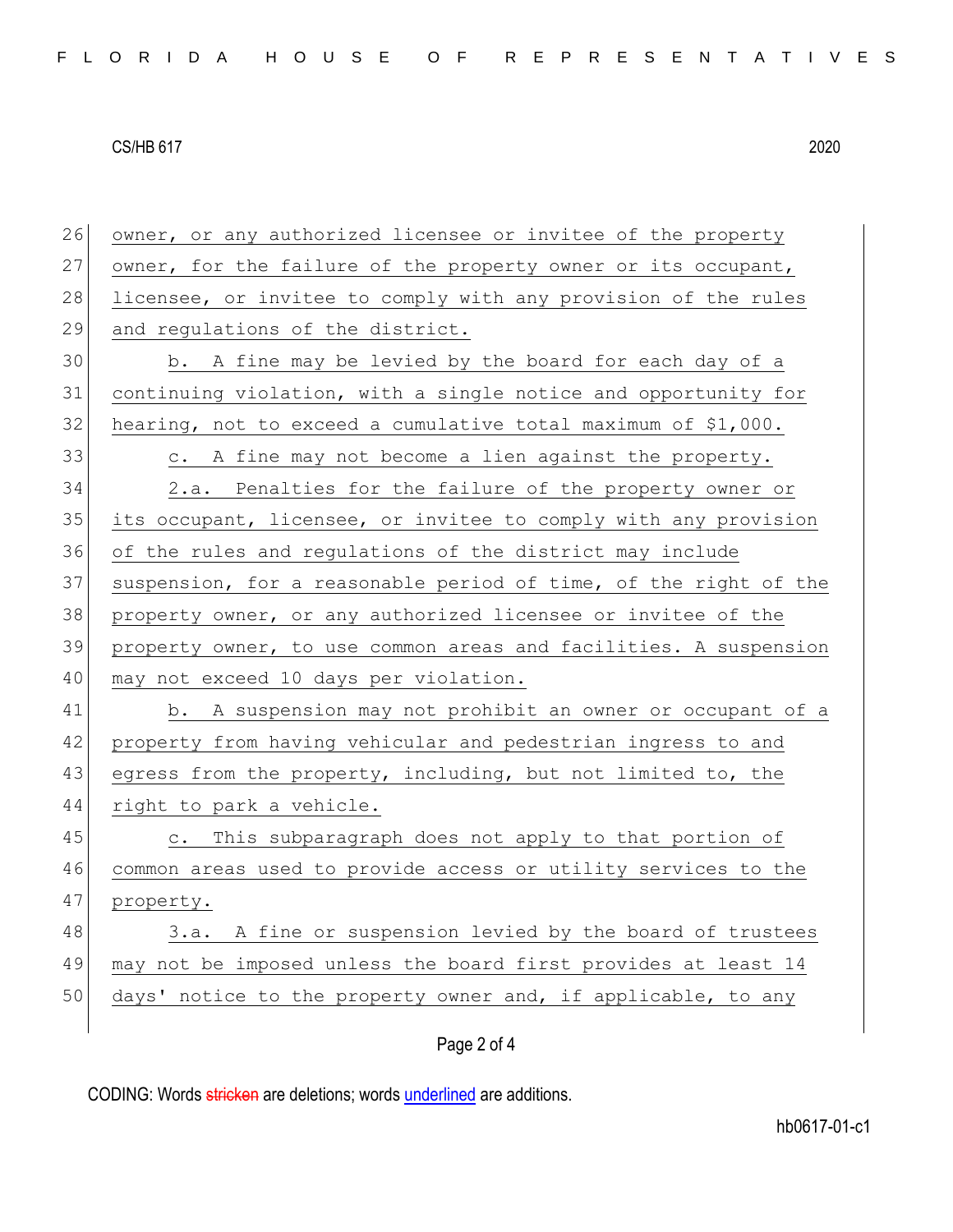51 occupant, licensee, or invitee of the property owner sought to 52 be fined or suspended and an opportunity for a hearing before a 53 committee of at least three property owners appointed by the 54 board who are not officers, trustees, or employees of the 55 district, or the spouse, parent, child, brother, or sister of an 56 officer, trustee, or employee. 57 b. The role of the committee is limited to determining 58 whether to confirm or reject the fine or suspension levied by 59 the board. 60 c. If the proposed fine or suspension levied by the board 61 is approved by the committee, the fine payment is due 5 days 62 after notice of the approved fine is provided to the property 63 owner and, if applicable, to any occupant, licensee, or invitee 64 of the property owner. If the committee, by majority vote, does 65 not approve a proposed fine or suspension, the proposed fine or 66 suspension may not be imposed. 67 d. If a property owner and, if applicable, any occupant, 68 licensee, or invitee of the property owner is more than 90 days 69 delinquent in paying the fine, the district may suspend the 70 rights of the property owner, or the occupant, licensee, or 71 invitee of the property owner, to use common areas and 72 facilities until the fine is paid in full. This sub-subparagraph 73 does not apply to that portion of common areas used to provide 74 access or utility services to the property. A suspension may not 75 prohibit an owner or occupant of a property from having

## Page 3 of 4